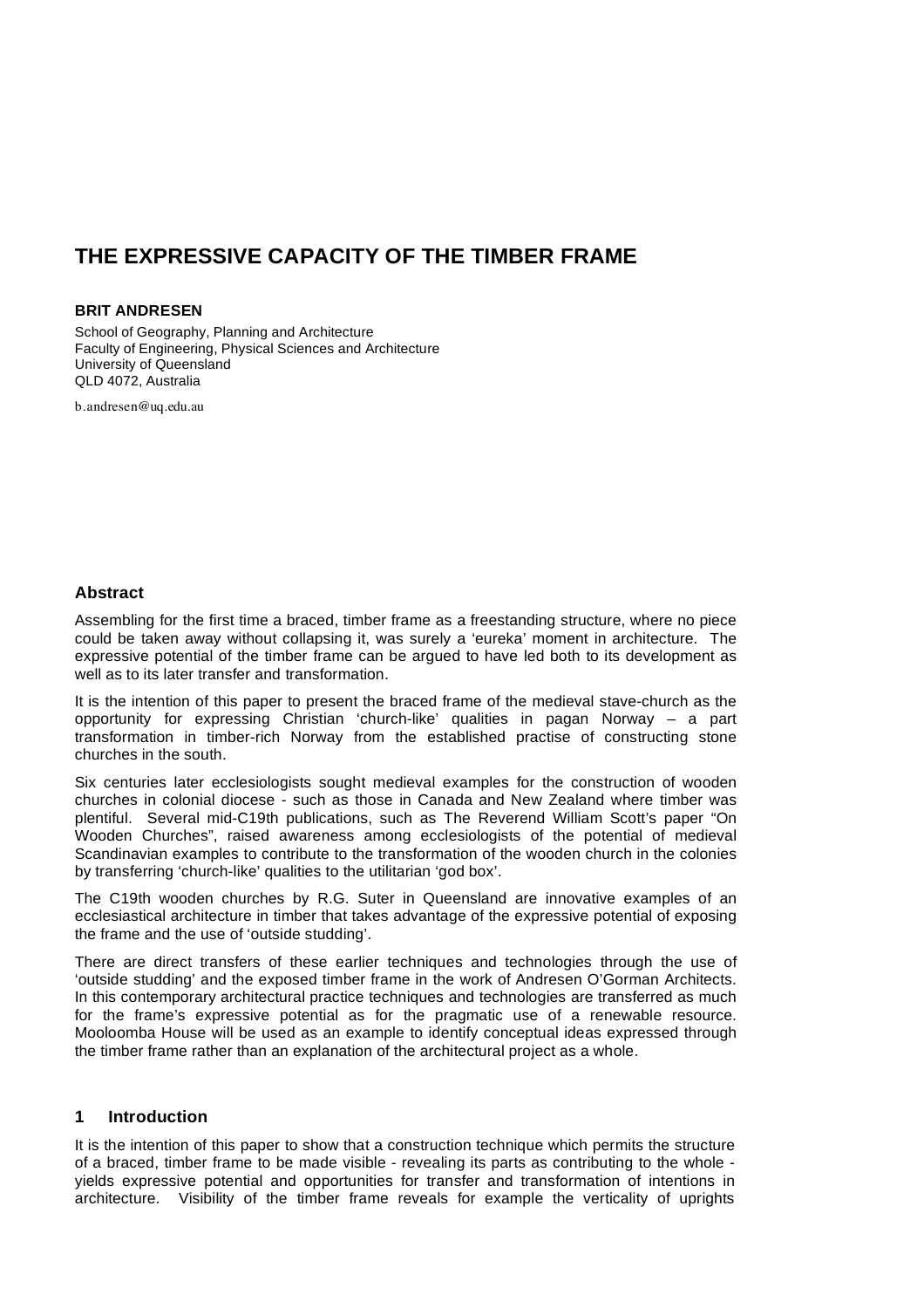(contributing direction, proportion, rhythm etc) and network of lineal timber members for example in a wall plane or as a spatial matrix (contributing degrees of enclosure, hierarchy, proportion etc). These properties also reveal a capacity for expressing formal and spatial character. And, whilst present in frame structures of other materials, properties of the timber frame offer great dimensional range (matchstick to log) and discernable material composition (fibres, knots) that further increase its expressive capacity.

Visibility of the timber frame is significant whether exposed on the interior, exterior or simultaneously on both sides of a structure. In the case of the medieval Norwegian basilica stave-church at Heddal the braced, timber frame is visible on the interior (floor, walls and openwork roof) with primary framing components also visible on the exterior walls. In the 19<sup>th</sup>century church at Lutwyche by R.G. Suter the timber frame is exposed on the exterior (walls) and interior (openwork roof). In the contemporary Mooloomba House the timber frame is made visible on the interior and exterior (walls and roof).

In these three examples the conventional timber construction was transformed  $-$  initially by freeing the timber from the ground for the advantages of the 'above-ground', three dimensional, braced frame and then by exposing the timber frame with its matrix of members for the advantage of its expressive capacity.

#### **2 Timber frames in the Norwegian stave-church**

Development of the braced, timber frame of the medieval, Norwegian stave-church was stimulated by the desire to express Gothic ideals through interior and exterior verticality and allusion to 'heavenly mansions' in clustered gables on the exterior. Its fullest expression can be found in the basilica stave-church built during the  $12<sup>th</sup>$  and  $13<sup>th</sup>$ -centuries (Gjone D5).

Of the estimated 750 stave-churches built in Norway over a five hundred year period from the late 10<sup>th</sup> to the early 16<sup>th</sup>-centuries (Gjone D2) only twenty-seven have survived (Bugge and Norberg-Schulz 23) - their destruction largely brought about by social upheaval and neglect stave-churches ceased to be constructed in Norway after the Reformation when churches builders turned to horizontal log construction (Gjone D12).

North of the Alps, timber churches were once widely spread across Europe from the earliest times. In general terms, two principal timber construction techniques were geographically distributed; with horizontally laid log construction in eastern Europe and vertical stave construction in western and northern Europe (Gjone D1).

Only remnants of stave-churches built prior to mid-11<sup>th</sup>-century have been found; namely at the church at Greenstead, Essex, England and the church of St Maria Minor in Lund, Sweden both built around the year 1000 and at Hemse Church in Gotland built during the first half of the 11<sup>th</sup>century Gjone D2). The earliest church remnants reveal a timber construction of palisade walls, vulnerable to decay, made of oak timbers raised vertically, each connected by a loose filet and with posts set directly into the earth (Gione D2).

Central to the successful construction of the 12<sup>th</sup> and early 13<sup>th</sup>-century Norwegian basilica-type stave-church was the innovative, braced, timber frame supported above ground on four stone foundations. Structurally this was a radical transformation of the earlier construction where the timber posts were set into the ground. Freeing the timber entirely from the earth required the structure to be both conceived of, and built, as an integrated, freestanding, braced frame (Gjone D2).

In the Norwegian stave-church the frame is of fir and is typically exposed both on the outside and inside of the building. Buildings in the main group of stave-churches are characterized by a structural "system of free-standing inner posts, which define a lofty central space. The weight of the building rests on four points only: a rectangular frame under the floor is supported on four large stones placed where the beams cross each other." (Bugge and Norberg-Schulz 23).

The Norwegian basilica stave-church exterior and interior, despite its relatively modest dimensions to our eyes, would have appeared extraordinarily high and mysterious to congregations of the Middle Ages. The unpainted stave-church interior with its tall, dark forest of posts is spot-lit only by small, round openings set high in the upper walls. Its enclosing walls are cast in shadows dissolving the space into darkness intensifying its spatial mystery. The verticality of the interior space is further dramatized by the close presence of the timber masts that fill the interior as if the space itself were carved out of the wood to dissipate mass.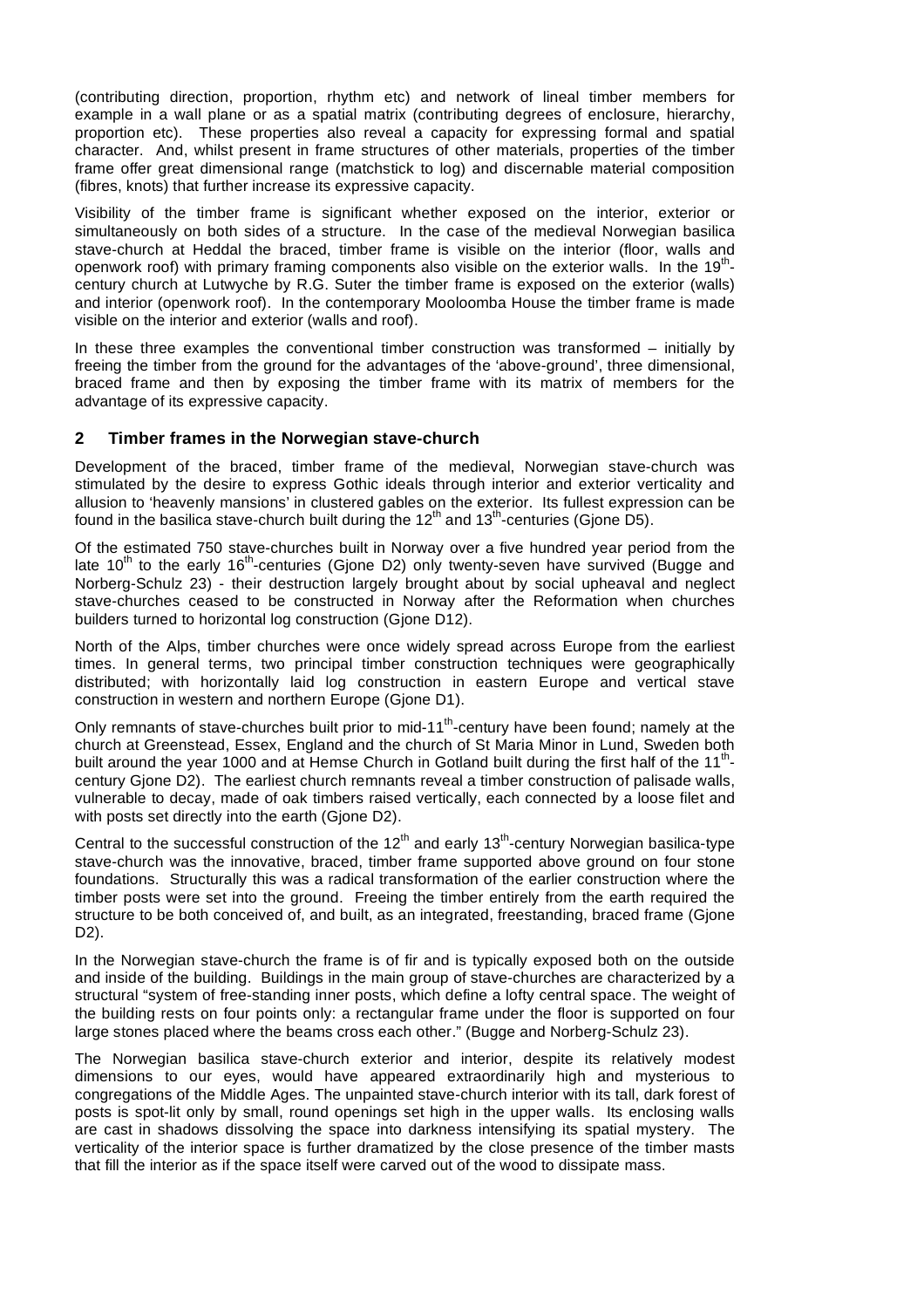Christian Norberg-Schultz describes how the timber post becomes an extension of the energy of the frame as opposed to the static resistance to the forces of gravity reflected by the stone column (8). The braced timber frame, as opposed to the horizontal log construction, provided Norwegian church builders with a technology that could support the ambition of the age "to dissolve architecture from the substantial to the insubstantial..." (Summerson10).

Exposing the timber frame on the church interior allows each of the timber fir wood members to be recognized both as separate elements and simultaneously as one of a host of integral parts of a structure contributing to the realization of a vision where there is a unity in the overall construction. The exposed frame offers the architecture both a symbol of and the presence of visual harmony.

In southern Europe from about 1225 onward Gothic aedicular architecture was stressed and exaggerated principally by the liberal use of gables (Summerson18). In the fully developed stave church, such as the church at Heddal, the form with its cluster of roofs is further elaborated by the inclusion of additional gables, crosses and dragonheads. At Heddal the composite roof, top-heavy with gables, appears to hover over the ambulatory arcade with the gables appearing from afar as though "suspended from the clouds and have just been drawn into place by flying monsters…" (Summerson 21).

The influence on the Norwegian stave-church of the masonry architecture of southern Europe can also be seen in the transfer and transformation of elements such as the 'dwarf arcade' and the apse. Curved elements were alien to the constructional logic of timber construction and were difficult to transfer to wooden churches. To achieve the curved forms horizontal members for the curved walls of the apse, upper roofs and turret for example required curve-grown timbers to be specially sourced and worked (Gjone D7).

## **3 Timber frames in the nineteenth century Anglican churches**

Six centuries later, exposing the timber frame on the exterior walls of the 19<sup>th</sup>-century Anglican church was intended to express the church-like qualities of medieval architecture (Scott 19). These qualities were proposed to be transferred from medieval church building and medieval English, half-timbering technology (Scott 23).

Although the preferred material for 19<sup>th</sup>-century Anglican church walls was stone masonry a lack of funds and speed of settlement, led to the widespread erection of shed-like, wooden churches particularly in colonies where timber was readily available and masonry skills were scarce.

In 1849, the Ecclesiologist published Rev. William Scott's paper, "On Wooden Churches", praising wood as material for church construction and tracing its ancient origins and transformations. Scott argued that the "colonnade and pediment, however gorgeous, is nothing elementarily, as has been often shown, but a row of wooden posts thrust into the earth, with a roof of timber logs triangularly imposed upon them," and, "then in every church, however gorgeous, we may still recognize the original wooden idea, which was the primary one." (15).

Whilst the Ecclesiologists had a clear preference for stone churches that conformed "with what they called the 'middle-pointed' phase of English Gothic" – i.e. about 1320-1350 (Summerson164) the mid-19<sup>th</sup>- century surge in the number of colonial Anglican diocese and parish churches throughout the world increased the efforts of the Ecclesiologists to find designs that could address the problems of church design for non-English conditions such as a tropical or freezing climates, where there was readily-available timber (Scott 23).

With the urgency to house expanding congregations colonial parish churches were speedily erected in timber. These were often built as a cheap and temporary 'god box' – an unornamented, stud-framed shed with a single, gabled roof - far from one of the "graceful, reserved essays on the approved  $14<sup>th</sup>$  century theme" (Summerson 164).

The desire by the Ecclesiologists to find suitable models for timber churches included a search for medieval precedents. Scott's paper lists the features of the Middle Pointed Gothic church and proposes that: "For all the essential parts of a church we have actual examples in wood." (19). The medieval precedents Scott identifies for timber walls are "the two churches of Greenstead and Nether Peover together with the strange Norwegian fabric" (19). The technique for constructing the half-timbered wall, such as at Nether Peover, was to erect the timber framework with posts, beams and diagonal bracing and to fill spaces in between with plaster. Because half-timbered walls constructed in frost prone areas of North America tended to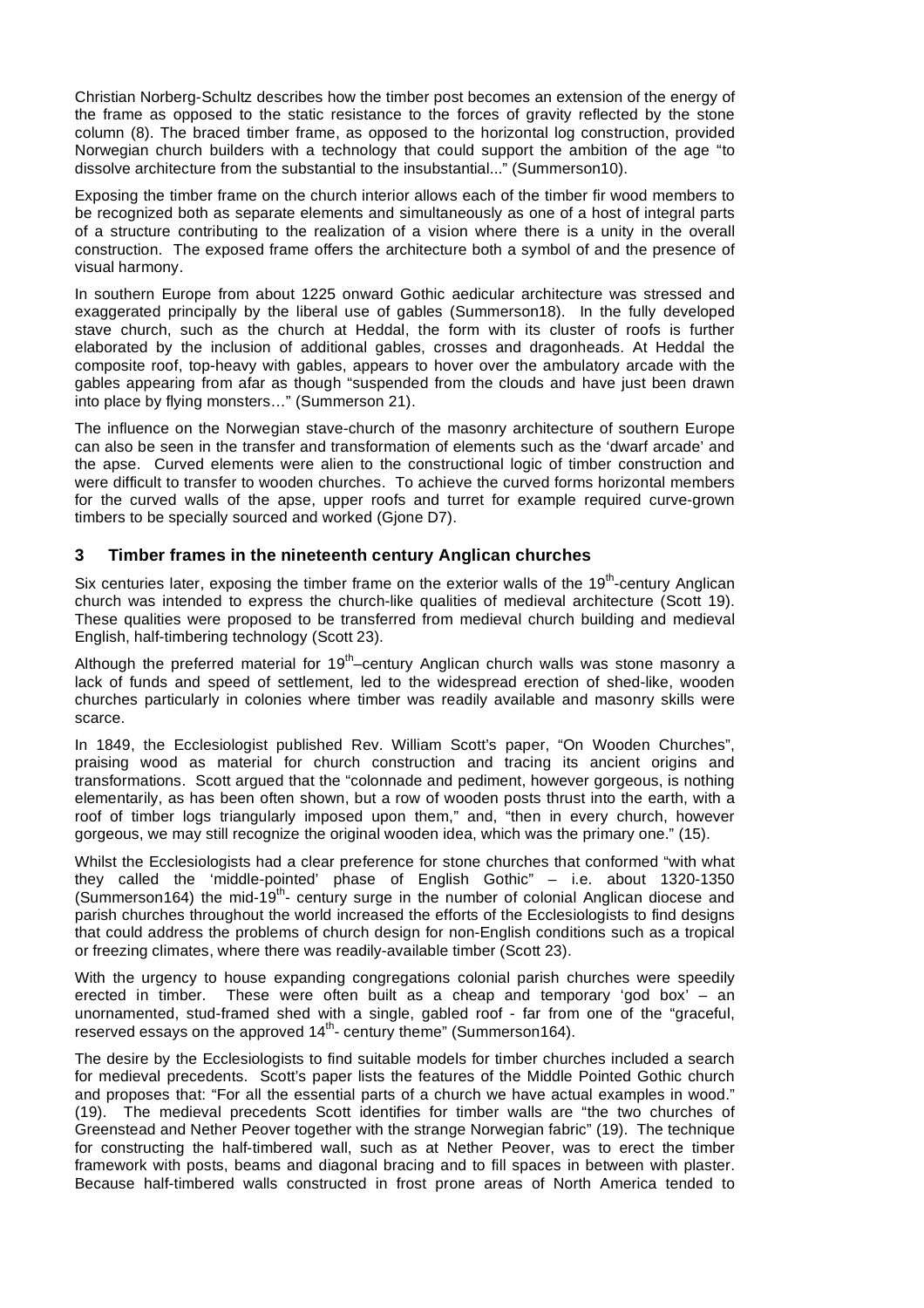deteriorate as the plaster cracked Scott proposed church walls be built entirely of wood like the proto-stave-church at Greenstead (Scott 23).

Scott's descriptions of the medieval Norwegian stave-church closely follow those of the paper titled "Primitive Churches of Norway" printed a few years earlier in Weale's Quarterly Papers (which also printed a review including stave-churches in 1844). Having described the Norwegian stave-church Scott proceeds to recommend features of the stave-church for the design of the late 19<sup>th</sup>-century wooden church with the following reservation about the stavechurch clerestories: "They interfere, I think, with that subdued humility, that retiring and unpretending dignity which ought to characterize a wooden church."(25).

Scott describes the contemporary wooden churches in the "North American provinces" as exemplifying "almost every error which is possible to make in such a building." (20) and divides the churches into two construction types; the frame church and the log church (20). "It is obvious" he writes, "that the prevalence of flat horizontal lines in both the frame church and the log church is fatal to the great principle of Christian architecture, its verticality." (23).

Around the same time as these discussions about medieval precedents for colonial timber churches were being printed in England, Bishop Selwyn in New Zealand was building the chapel at St John's College, Tamaki, consecrated 1847 and attributed to architect, Frederick Thatcher. The chapel, with its hipped and gabled roofs, has walls with an exposed structural frame patterned by horizontal and vertical members with curved timber braces and the vertical planks fixed to the inner face of the frame. To accentuate the expression of the structure as a skeletal frame the vertical timber boards were originally treated only with a clear linseed oil in contrast to the frame that was rendered darker by oil tinted with umber (Mane-Wheoki 79.)

Whilst it is possible that the adoption of the exposed frame derives from half-timbered domestic architecture in England or the pattern book of 'picturesque design' *Village Architecture,* as proposed by Mane-Wheoki (78), the impetus is fundamentally a desire to exploit the expressive capacity of the construction for its architectural potential to revive medieval precedent.

One of the more architecturally expressive re-interpretations of the stud wall as "outside studding" was adopted in 1865 by the architect, Richard George Suter soon after his arrival in Queensland where he is credited with being the first to use the technique (Watson 28).

Suter's first church design in Queensland, St Andrew's Church at Lutwyche (dedicated November, 1866), was published in the *Illustrated London News* 4th May 1867. Here the single thickness wall, sanctioned by a relatively mild climate, was constructed of diagonally laid tongue and groove boards in a light coloured finish with dark stained hardwood frame of vertical and horizontal framing members with diagonal bracing.

Suter's use of the exposed frame for expressing Gothic Revival ideals in timber church architecture are highly likely to have been influenced by the Selwyn churches discussed in the ecclesiologist and familiar to his brother A.B. Suter consecrated Bishop of Nelson in August 1866.

#### **4 Timber frames in the architecture of Andresen O'Gorman**

Curiously the exposed timber frame has not become widely used for contemporary interpretation, but one that Andresen O'Gorman Architects developed in their architecture. The practice has from time to time been asked if their projects are influenced by traditional Japanese architecture, Norwegian stave-churches or perhaps Suter's Queensland work. Whilst research interests and background clearly play their part the architects propose that a superficial, visual resemblance can be generated by the shared technology of the exposed timber frame.

In the architecture of Andresen O'Gorman the primary frame of many of the buildings is constructed from Australian hardwood, a common, regional building material. Eucalyptus and its material properties have in turn prompted architectural intentions – particularly those ideas that explore the expressive capacity of construction and the potential for interaction with the natural environment.

Malouf describes the timber houses in Brisbane as: "Open wooden affairs, they seem often like elaborated tree-houses, great grown-up cubby-houses hanging precariously above ground" (261). The experiential qualities, the material and the diagram of the simple Queenslander house, with its set of rooms surrounded by a fringe of timber posts forming thresholds to the landscape, offers potential for variety and interpretation and is a recurring reference in the work of Andresen O'Gorman.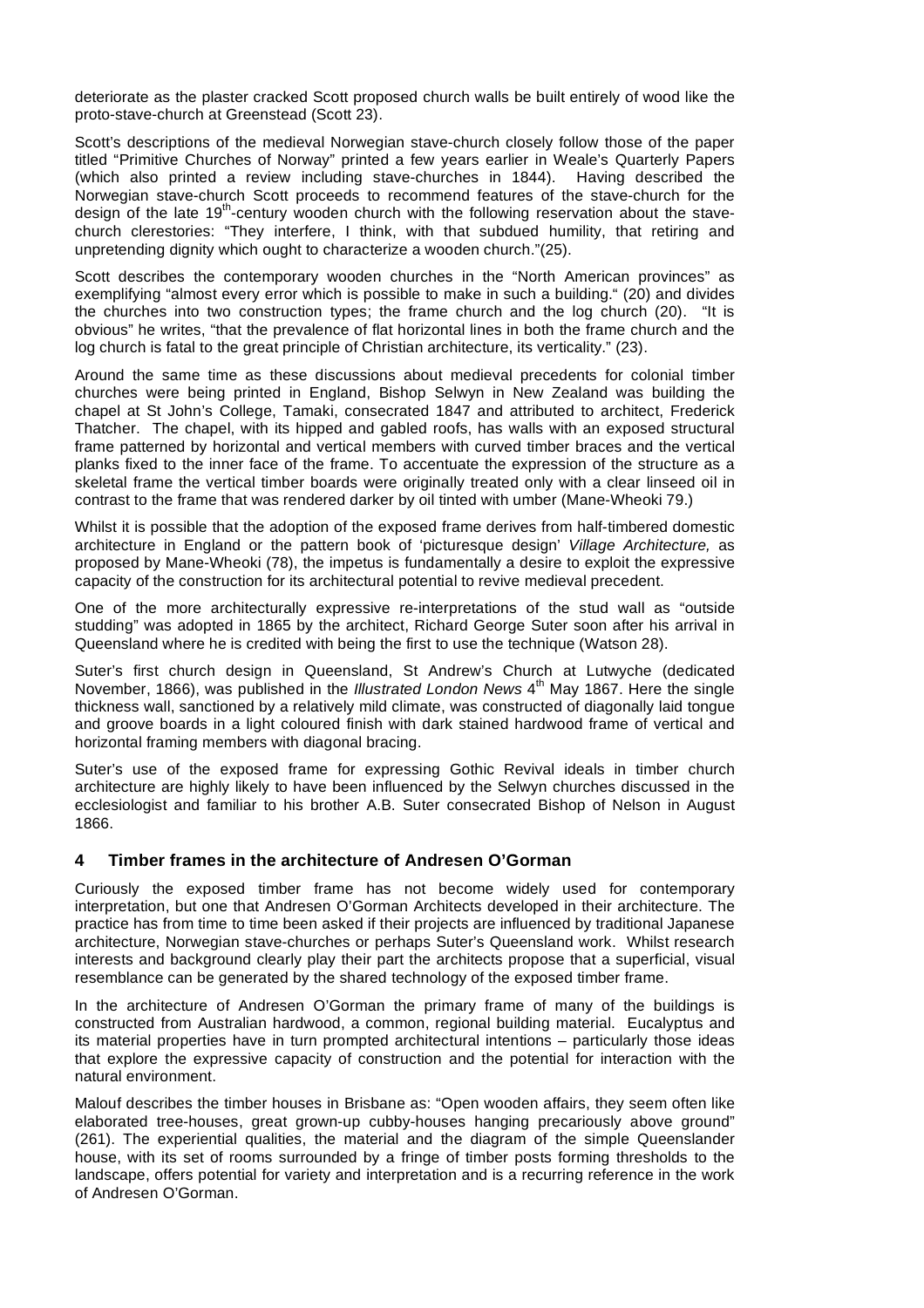Another reference relates to the idea of *'harmonia'* the word for harmony that in Ancient Greek simultaneously means two things: One meaning is what we generally understand harmony to be, an arrangement of related elements such as colours, proportions and sounds that make a pleasing pattern (Fletcher 9). Its other meaning is a three-dimensional frame of timber, in joinery or fine carpentry, like the frame of a table "such that to take one member away would cause the whole to collapse." (Fletcher 9). This meaning predates the former and probably goes back to Neolithic times. It is a beautiful, physical symbol of the later more abstract meaning. No doubt the 'captured' space that offers a place within the frame presents a powerful phenomenon to the human psyche, but it also hints at the reverence in which the ancients held the conceptual solution where the interconnection of parts made a total unit. The later, Homeric, meaning of the word '*harmonia*' is given as; 'that which binds together as a unity' (Guthrie 220). Again, the meaning can be either physical or abstract and demonstrates the significance to the ancients of ideas and concepts which they saw as mutually interpretative to both.

Maria Karvouni accents a similar theme in her essay "*Demas*: The Human Body as a Tectonic Concept". She explains how the Ancient Greek word for buildings, '*demos'*, was the historical derivative of '*demas*' which means; 'the human mind and body as a unity' (111).

In Greek architecture '*harmonia',* the binding together of the whole, was sought simultaneously in the physical jointing of the parts of the building as well as the interlocked proportional systems – the binding lines of geometry (Karvouni 112). Karvouni raises many interesting matters and two of these offer important distinctions. Firstly that it is in the hard material (the stuff of building as opposed to the soft shaping of paint or clay) that '*demas'* was found (Karvouni 106). Secondly, the building, through its tectonic concept, was seen to embody and integrate qualities of life and nature through the relationship between physical commodities (Karvouni 118).

The work of Andresen O'Gorman has been informed by eucalyptus timber and its role in Australian architecture. The Australian timber stud frame is a derivative of the British version developed for use with northern hemisphere, mainly Norwegian, softwoods (Bell 84). Imported into Australia and adapted for use with low-grade hardwoods, this framing technique gained popularity in Queensland after the Second World War particularly for use with plantation softwoods.

The timber stud frame system is based on non-durable timbers being protected inside sheeted walls of durable or finishing sheet materials. The visual expression in a building therefore is of the sheeting and not the tectonic form - such as the frame itself. The continued use of this convention has masked opportunities offered by the more durable, local, eucalyptus timbers. This framing technique also limited the architectural opportunities for developing abstract expression and poetical concerns for 'place'.

The inherent toughness of Australian hardwoods usually requires that they be used while still 'green', at high water content, for easier workability. Cut from logs with a pronounced spiral growth and a high variability of moisture from heartwood to sapwood, the material continues to dry - usually while held in the building. Eucalyptus hardwood remains an active material after the construction has occurred. The timber is subject to inconsistent shrinkage, warping, twisting and cupping across the grain. This has traditionally been the criticism of hardwood for building construction. Because of its material strength eucalyptus timber permits the use of relatively small sections approximating the visual expression of steelwork. Unlike northern hemisphere softwoods with their larger sections Australian hardwoods offer the opportunity of assembling a framework of 'slim-line' timber members.

A tactic Andresen O'Gorman employ is that of simple lamination; forming components out of pairs of members, matched in opposing grain formation and so setting the movement of one component against the other to counteract warping and twisting. This strategy goes back to the house at Redbank Plains (1970) and is used in later work such as the Mooloomba House (1995-00).

Having 'tamed' the material in this way it can be freed from being hidden inside the stud wall. Exposed to take advantage of its durability and strength the hardwood is available to contribute to the expressive form of the building in which it can play such a physical part. With the release of the timber frame from its concealment in the stud wall a number of architectural opportunities become possible such as; to reveal the visual dynamic of the parts related to the whole; to offer visual patterning to the skeletal structure for geometrical order and proportioning; to create continuity and intensify spatial interaction through constructing transparency in relation to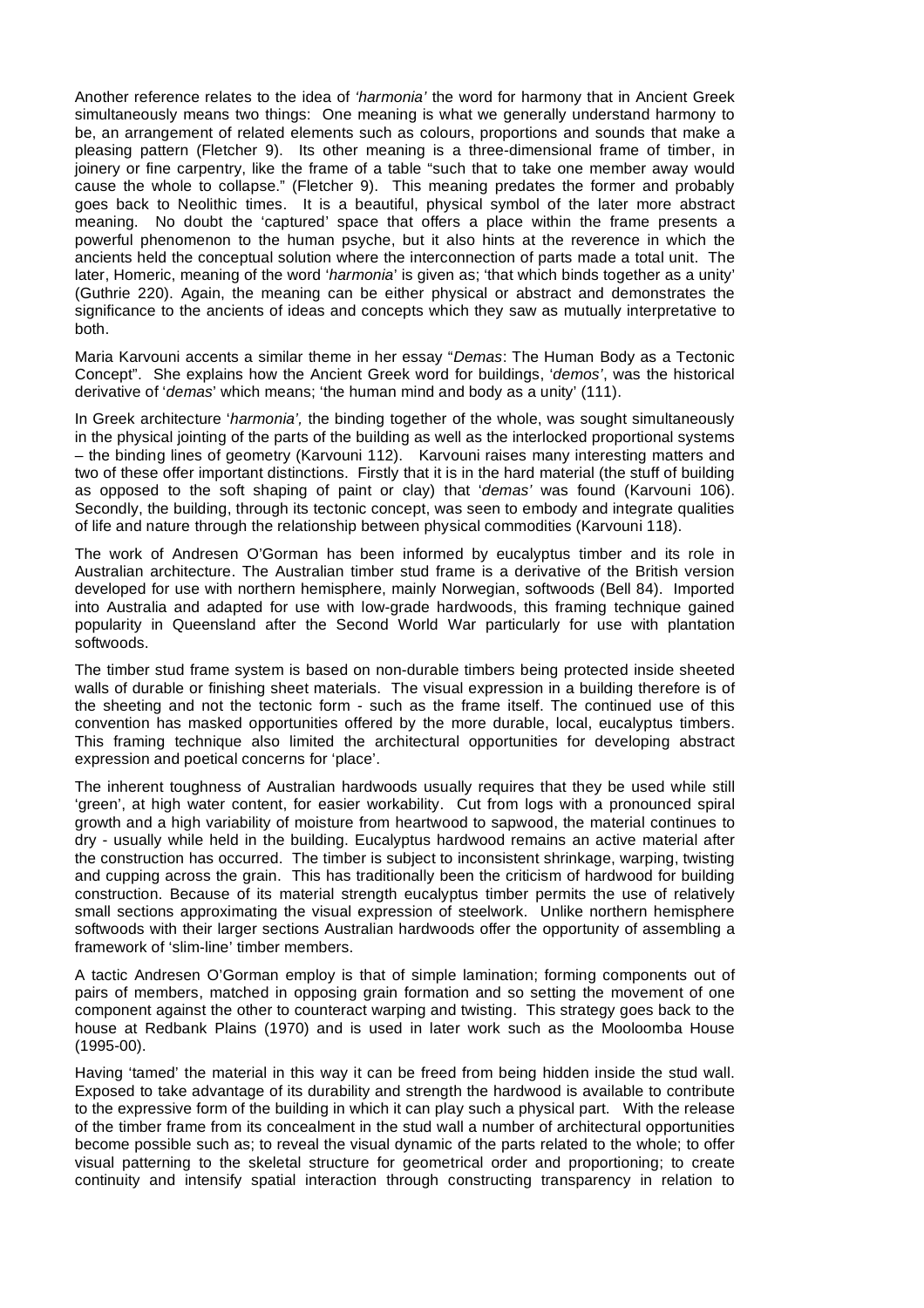landscape, establish formal character and to develop metaphors including 'nests' and 'wooden caves'.

## **5 Conclusion**

In summary, the timber frame is shown to be significant as the medium of transfer of architectural intentions in each of the three examples – in the medieval Norwegian basilica stave-church, in R.G. Suter's nineteenth century Anglican wooden churches and in the contemporary timber buildings of Andresen O'Gorman.

Whilst the church buildings express conventional church-like qualities and the house in part expresses conventional domestic shelter the architectural expressions rely essentially on a basic characteristic of the exposed timber frame - one that allows it to play a leading role in the transfer and transformation of intentions.

Exposing the timber frame on the interior and/or exterior of the structures is seen to release its matrix of timber members and its capacity to contribute architectural expression to buildings. The matrix, forming 'lines' in space, has an expressive potential that includes the capacity to delineate proportion, direct eye-movement, suggest spatial enclosure, create patterning, permit transparency and establish continuity with landscape. These expressive opportunities have been developed, to some extent, in the architecture of all three buildings.

This fundamental understanding led architects to amplify the visibility of the timber frame and particularly to highlight the visual harmony that results when the parts can be seen to contribute to the unity of the whole.

## **6 References**

Bell, Peter. "Stud Framing: The Empire Strikes Back". Architecture Australia Mar 1987: 81-84.

- Bugge, Gunnar. and Norberg-Schulz, Christian. Stav og Laft I Norge. Oslo: Byggekunst Norske Arkitekters Landsforbund, 1969.
- Downs, Barry. Sacred Places: British Columbia's Early Churches. Vancouver: Douglas and McIntyre, 1980.
- Fletcher, Rachel. "Proportioning Systems and the Timber Framer." Timber Framing: Journal of the Timber Framing Guild Dec 1990: 8-9.
- Gjone, Erling. "D1, Stavkirkene I Norge". Utdrag av Forelesninger I Byggekunst V. Trondheim: Arkitektavdelingen NTH, 1965.
- Guthrie, W.K.G. "The History of Greek Philosophy". The Earlier Presocratics and the Pythagoreans Vol 1. Cambridge: Cambridge UP, 1962.
- Karvouni, Maria. "Demas: the Human Body as a Tectonic Construct". CHORA Vol 3 (1999) 103-124.
- The Growth of Lutwyche Parish. Brisbane: Lutwyche Parish, 1951.
- Malouf, David. "A First Place: The Mapping of a World". Johnno, Short Stories, Poems, Essays and Interviews, Ed. James Tulip. Brisbane: University of Queensland Press, 1990.
- Mane-Wheoki, Jonathan. "Selwyn Gothic: The Formative Years". Art New Zealand 54 Autumn (1990): 76-81.
- Norberg-Schulz, Christian. Treverk. Oslo: Arkitekturhefte 1 Trelastindustriens Landsforening, 1998.

Scott, William. "On Wooden Churches." The Ecclesiologist 1849, 14-27.

- Summerson, John. "An Interpretation of Gothic." Heavenly Mansions and Other Essays on Architecture. New York: Norton, 1963.
- Summerson, John. "William Butterfield; or the Glory of Ugliness", Heavenly Mansions and Other Essays on Architecture, New York: Norton, 1963.
- Watson, Donald. "Outside Studding 'Some claims to architectural taste." Historic Environment V1 2,3 (1988) 22-31.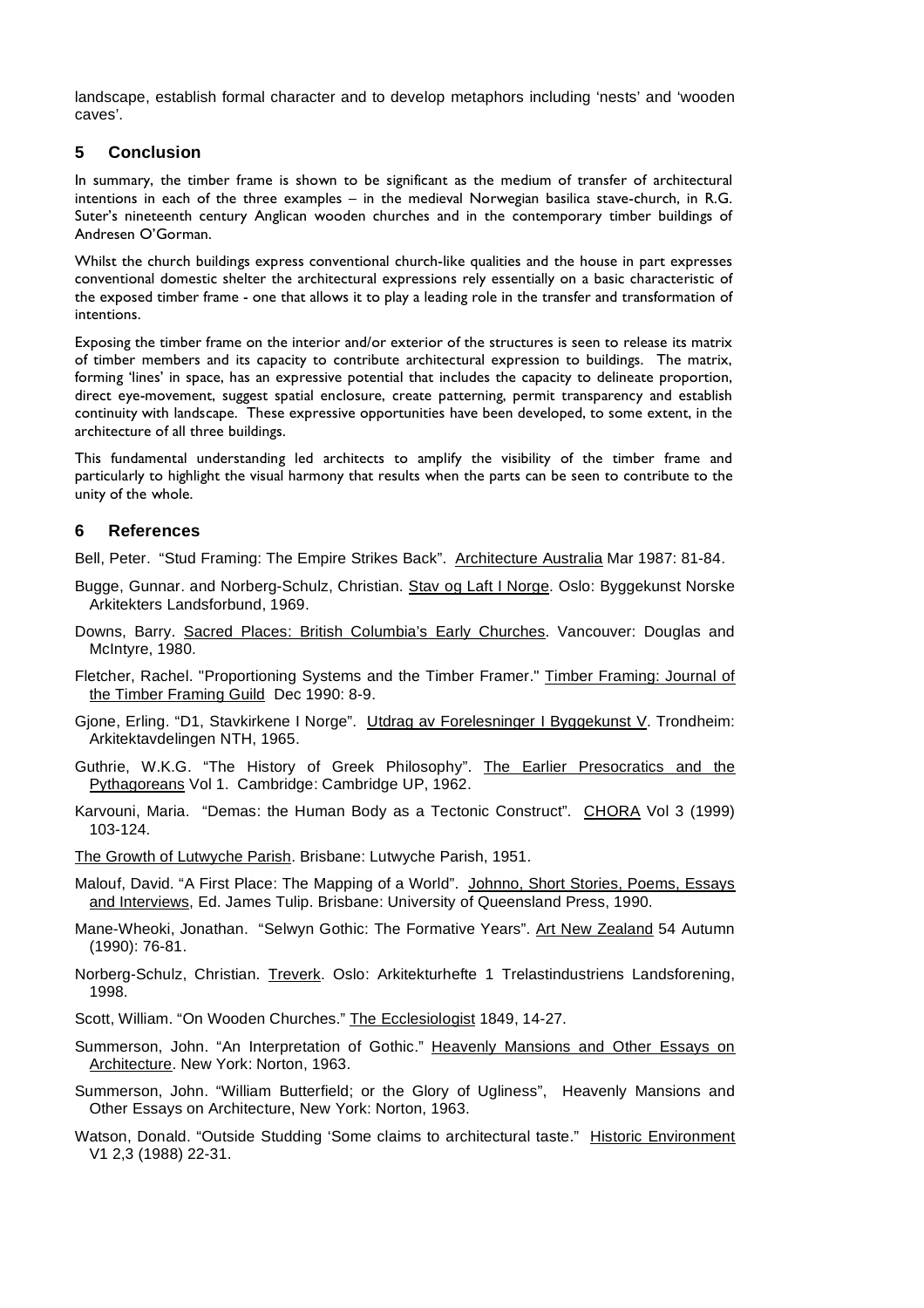

# Fig 1

**Perspective drawing: Stave-church at Borgund. Bugge, Gunnar. and Norberg-Schulz, Christian. Stav og Laft I Norge. Oslo: Byggekunst Norske Arkitekters Landsforbund, 1969: 152.**



Fig 2

**Section: Stave-church at Heddal. Bugge, Gunnar. and Norberg-Schulz, Christian. Stav og Laft I Norge. Oslo: Byggekunst Norske Arkitekters Landsforbund, 1969: 166.**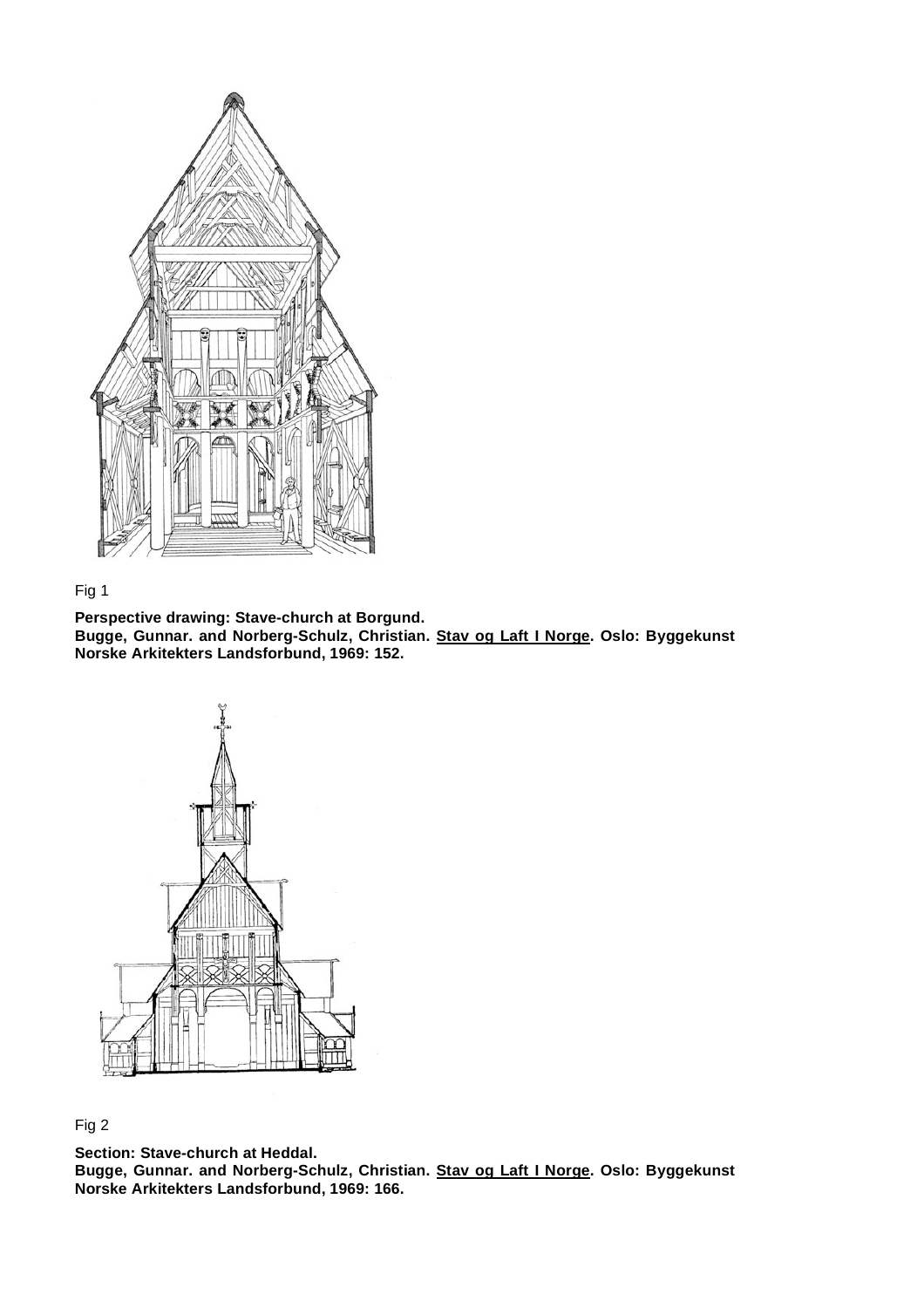



**Plan: Stave-church at Heddal.**

**Bugge, Gunnar. and Norberg-Schulz, Christian. Stav og Laft I Norge. Oslo: Byggekunst Norske Arkitekters Landsforbund, 1969: 166.**



Fig 4

**Schiertz (1837),** *Profilansicht der Kirche zu Hitterdal in Telemark in Norvegen Sudseite***. Lithograph after drawings of stave-church at Heddal in Hitterdal. Bugge, Gunnar. and Norberg-Schulz, Christian. Stav og Laft I Norge. Oslo: Byggekunst Norske Arkitekters Landsforbund, 1969: 168.**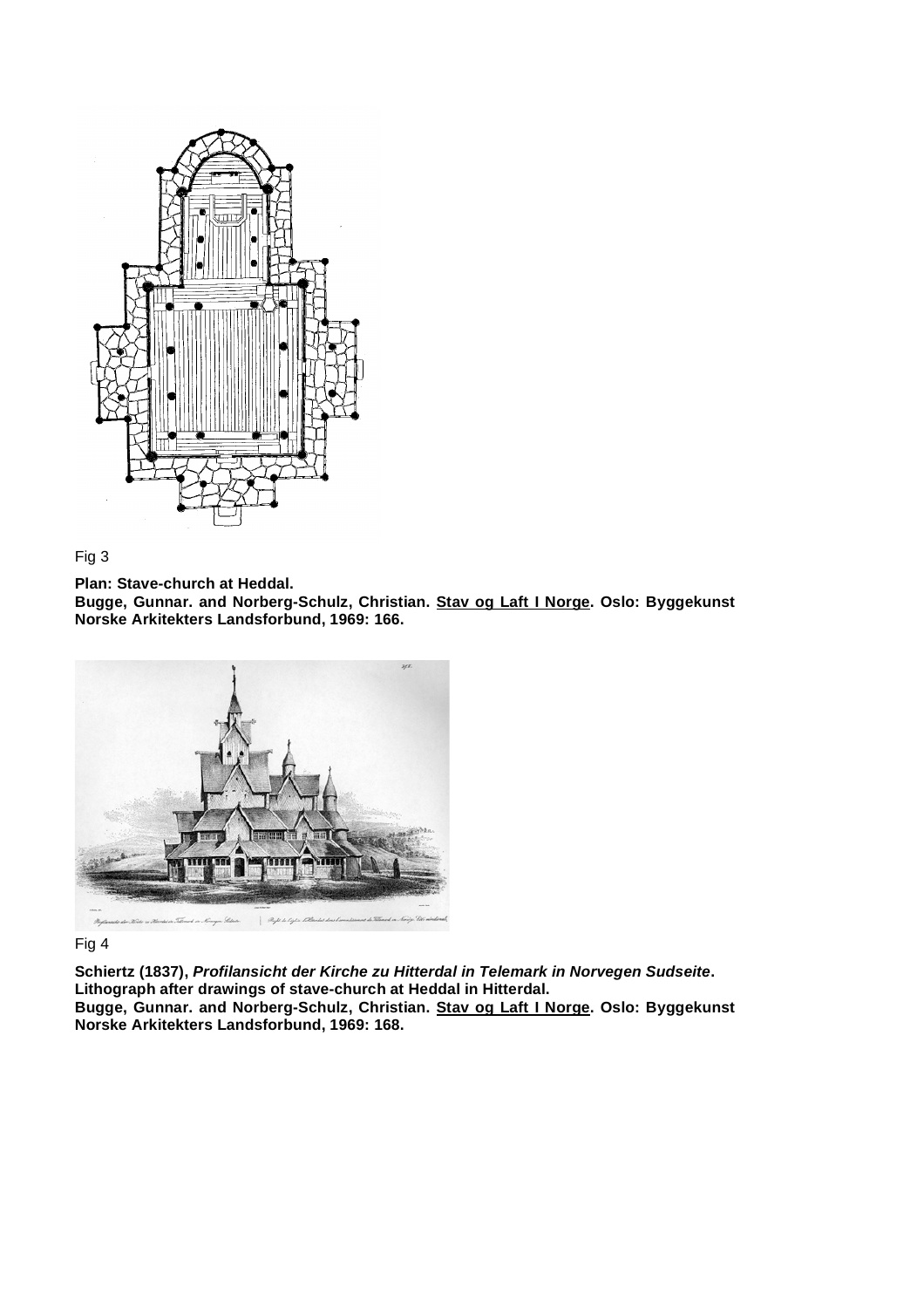

#### Fig 5

**John Kinder,** *The Chapel, St. John's College near Auckland.* **Monochrome wash. Photograph: Alexander Turnbull Library, Wellington. Mane-Wheoki, Jonathan. "Selwyn Gothic: The Formative Years". Art New Zealand 54 Autumn (1990): 80.**



# Fig 6

**Richard G. Suter,** *St Andrew's Church, Lutwyche.* **Photograph: Lutwyche Parish Archives, Brisbane.**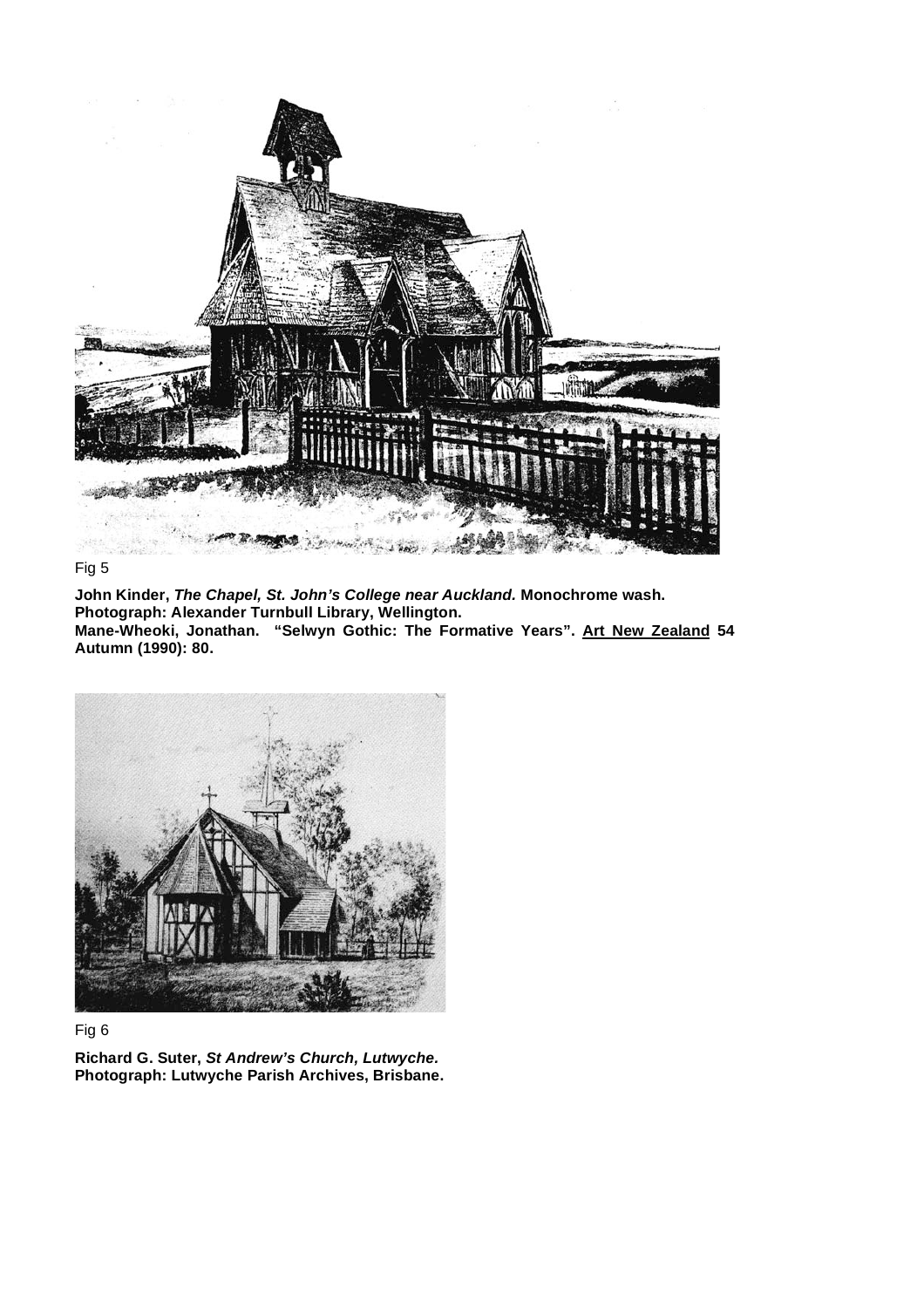



**"Shrinkage and Conversion of Timber Sections", Architecture, Jun 1934. "Rhetoric and Tone" by Naomi Stead and Paul Hogben, Architecture Australia. Vol 93 6 Nov-Dec. 2004: 26.**